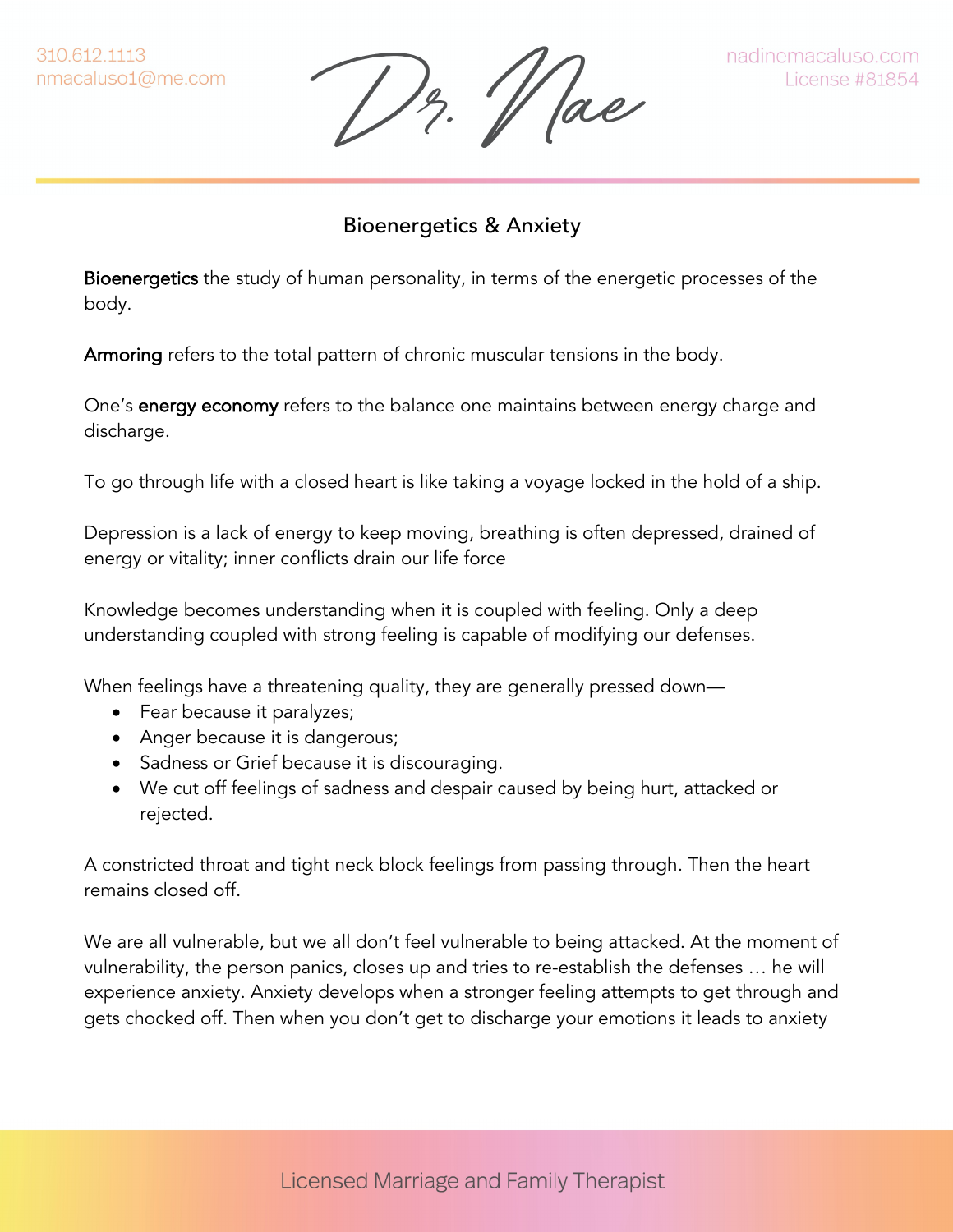12. Vae

We need to express our emotions and discharge the energy through expression of feeling When a person makes a strong move to heal, the defenses choke off the impulse and throw him into anxiety so the person contracts again.

You feel an emotion or a need (an excitatory state that drive behavior). You don't express it, you withdraw energy, hold against the impulse, the muscles contract. Then under intense stress it can break through or chronic patterns of holding back authentic impulses prevent natural breath patterns and anxiety can build. Avoid situations that evoke suppressed feelings;

Uses abstract intelligence to disconnect from body. Feels unsafe with high emotional charge, interpersonal contact and liveliness. Needs to flight from the body. The work is to feel your emotions and not act them out towards others or act them in (repress) them, judge them, deny them or avoid them. Be with them so they can have emotional completion, meaning

In adults, anxiety is often an indication that the client is getting closer to their core internal conflict.

- Sometimes referred to as "signal anxiety" what is it that the anxiety is signaling? What's the deeper message?
	- o Anxiety is a signal to us about something that's unresolved
- You don't want to just hang out in fear/anxiety as there is little value in going deeper into fear states
	- o These are generally just contracted states, and while there are times when individuals can come out the other side, mostly diving deeper into fear states just reinforces contraction
	- o You also don't want to avoid fear/anxiety, because anxiety signals intrapsychic elements that are unresolved
	- o The idea is to stop running from fear/anxiety and address it, or in other words, to see what it's all about. Anxiety is a signal about something that we need to listen to.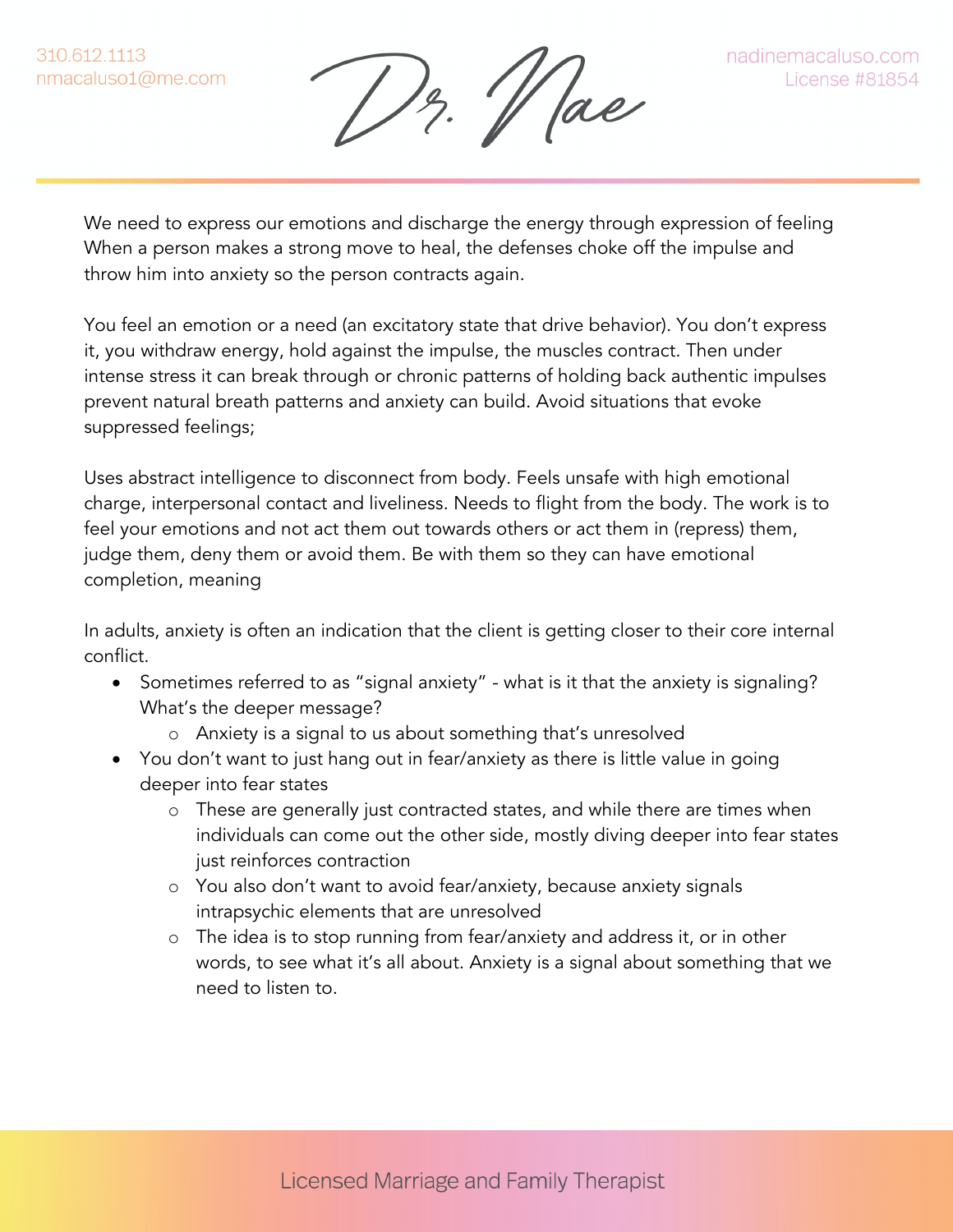$\frac{1}{2}$ .  $\|$  ae

## NARM Model for Working with Affect

People can spend their entire lives running away from their primary emotions - using all sorts of strategies, including narrowing their lives, in order to avoid facing their core feelings.

- Seen through the lens of the NARM Character Styles:
	- o *Attunement*: Forecloses their expression of needs, and can become givers, martyrs, etc.
	- o *Autonomy*: Avoid all kinds of situations where appropriate confrontation or speaking up for themselves would be helpful for them; authentic selfexpression is limited

In NARM, we support the possibility that people can become increasingly present to themselves, and don't have to run from their emotions and internal conflicts.

- NARM helps you recognize avoidance behaviors
	- o Without ever becoming goal-oriented, in other words not trying to push yourself into a specific feeling, you may directly challenge the survival mechanisms designed to avoid feeling - including the various acting-in & acting-out behaviors
- NARM helps you understand that the more you fight against your feelings the more overwhelming these feelings seem.
- Fighting against oneself also takes significant life energy away from other areas of one's life and often leaves one feeling stuck, like in a "hamster's wheel"
- It is more important to work with your fear of feeling than to get to the feeling themselves. Once you deal with the fear of feeling, then you will just let yourself feel what you need to feel.
- In NARM, just as we do not push for emotional feeling and expression, we also do not resource emotions away - even if they seem distressing or scary
- We support relating to these emotions from our adult consciousness, where we experience greater agency and stability
	- o You may experience over time that even though your emotions can be distressing or scary, you can trust in their capacity to manage them and know that they'll be okay.